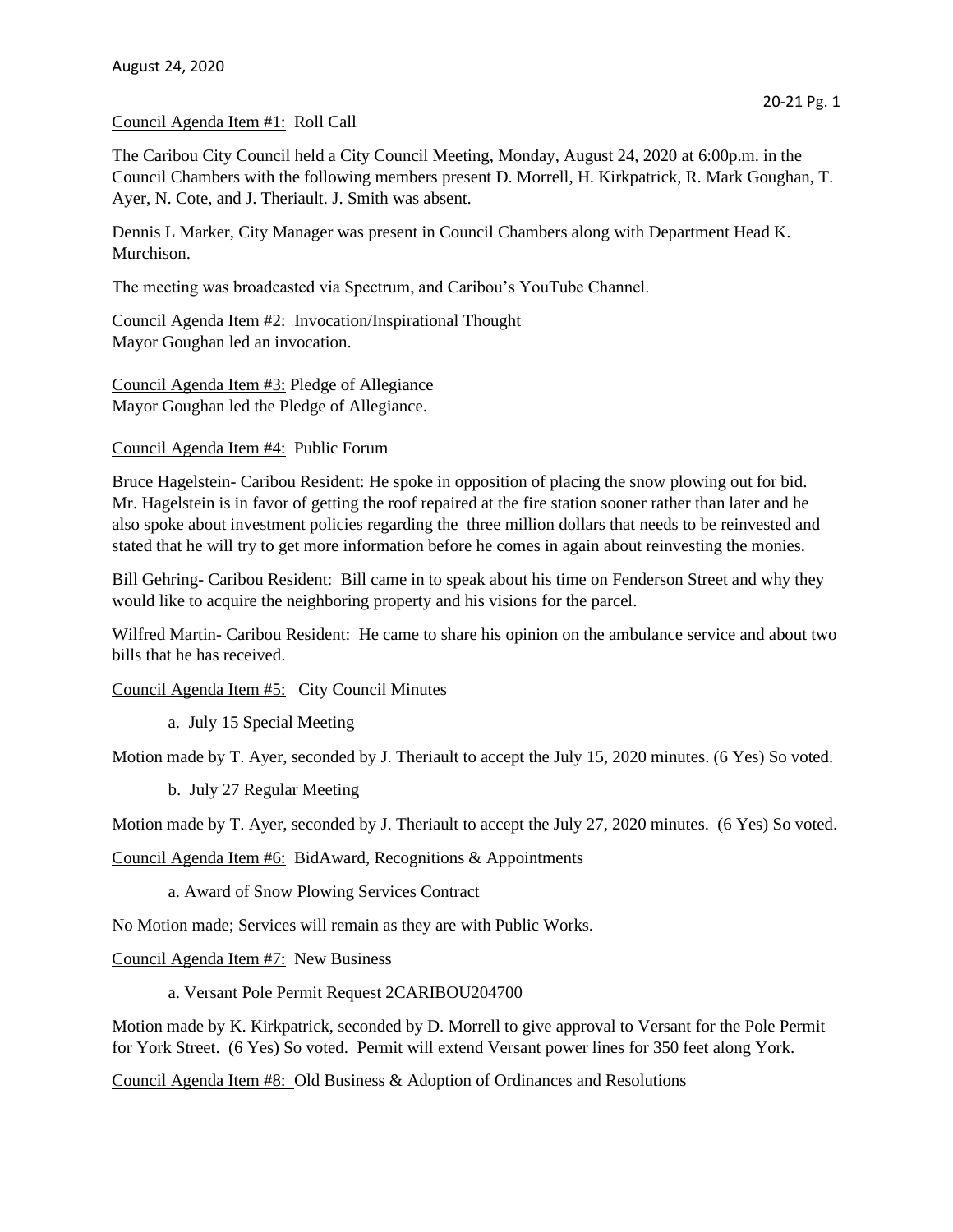a. Resolution 07-01-2020, Amending the 2020 Expense Budget

Motion made by D. Morrell, seconded by H. Kirkpatrick to accept Resolution 07-01-2020, Amending the 2020 Expense Budget as \$170,000.01 (4 Yes, 2 No J. Theriault and N. Cote) So voted.

b. Resolution 08-01-2020, Amending the City's Façade Improvement Grant Program

Motion made by T. Ayer, seconded by J. Theriault to accept the Resolution 08-01-2020, Amending the City's Façade Improvement Grant Program as written. (6 Yes) So voted.

Manager Marker was directed to prepare a similar program for the Council to consider for businesses not located inside the downtown TIF district.

c. Introduction of Ordinance #04, 2020 Series, Amending Liquor Licensing Regulations

Deputy Mayor T. Ayer introduced Ordinance #04, 2020 Series, Amending Liquor Licensing Regulations

T. Ayer was excused from the meeting at 7:50p.m.

Council Agenda Item #9: Reports and Discussion by Mayor and Council Members

a. Review of City Investment Policy

Discussion regarding how the investment policy works and the state guidelines that must be followed. The guidelines are to be reviewed annually. Manager Marker was asked to discuss options with Mr. Hagelstein and coordinate a meeting with a local broker about options the city may have for reinvesting the \$3M previously in CDs.

b. Review of the City Policy on Disposition of Tax Acquired Property

Discussion regarding Tax Acquired Property procedures.

Council Agenda Item #10: City Manager's Report

Manager Marker reviewed the City Manager's Report dated August 20, 2020.

a. MDOT Proposal to Restripe Bennett Drive

Discussion regarding restriping Bennett Drive and the report from MaineDOT- Safety Office dated August 11, 2019. Bennett Drive may be restriped from a four-lane highway to a single lane in each direction with a center turn lane installed. MDOT safety department estimates a 69% reduction in crash rates with the changes. Councilor Kirkpatrick asked if reducing the lanes was wise since there are limited routes for traffic to the area. Manager Marker noted that the proposal is coming from the safety division of DOT and the facilities division has not approved the change. DOT is seeking public comments.

Council Agenda Item #11: Reports by Staff and Appointed Officials

Ken Murchison- Code Enforcement Officer: Spoke regarding tiny houses/ affordable housing and that the state is moving to recreational sales of marijuana.

Council Agenda Item #12: Executive Session(s)

b. Real Estate and Economic Development Activities under §405(6)C

Motion made by H. Kirkpatrick, seconded by J. Theriault to enter executive session at 8:34p.m. under Real Estate and Economic Development Activities under §405(6)C. (5 Yes) So voted.